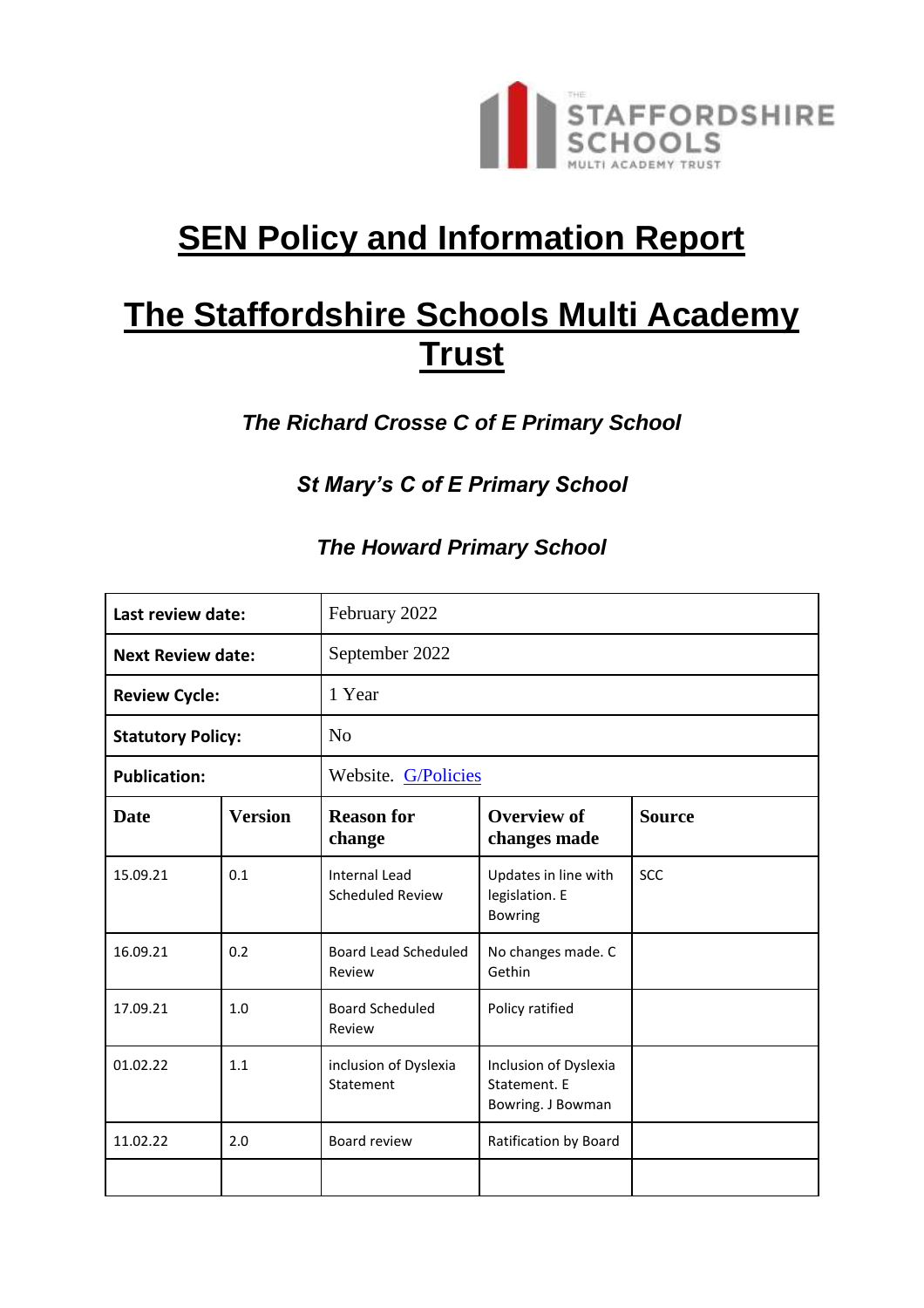# **Contents**

- 1. Aims 2
- 2. Legislation and guidance 2
- 3. Definitions 3
- 4. Roles and responsibilities **Error! Bookmark not defined.**
- 5. SEN information report **Error! Bookmark not defined.**
- 6. Monitoring arrangements **Error! Bookmark not defined.**
- 7. Links with other policies and documents **Error! Bookmark not defined.**

**…………………………………………………………………………………………………………………………….**

# **1. Aims**

Our SEN policy and information report aims to:

Set out how our MAT will support and make provision for pupils with special educational needs (SEN)

● Explain the roles and responsibilities of everyone involved in providing for pupils with SEN

### **Broad Aims**

- To give each child access to a broadly balanced National Curriculum at the appropriate level.
- To maximise the potential for learning of all children; this may require positive discrimination in favour of some pupils. Work may need to be differentiated in order to ensure a child's access to the work.

To provide a stimulating, attractive and practical learning environment to allow pupils to derive maximum benefit from the whole curriculum.

To match teachers' expectations of the child, with his/her current level of achievement.

### **Specific Aims**

To identify Special Educational Needs as early as possible.

To record information, to inform initial discussion between class teachers, special needs co-ordinator and parents.

- To plan strategies for resolving difficulties.
- To liaise with support agencies as appropriate.
- To inform and involve directors.

# **2. Legislation and guidance**

This policy and information report is based on the statutory [Special Educational Needs and Disability \(SEND\)](https://www.gov.uk/government/uploads/system/uploads/attachment_data/file/398815/SEND_Code_of_Practice_January_2015.pdf)  [Code of Practice](https://www.gov.uk/government/uploads/system/uploads/attachment_data/file/398815/SEND_Code_of_Practice_January_2015.pdf) and the following legislation:

[Part 3 of the Children and Families Act 2014,](http://www.legislation.gov.uk/ukpga/2014/6/part/3) which sets out schools' responsibilities for pupils with SEN and disabilities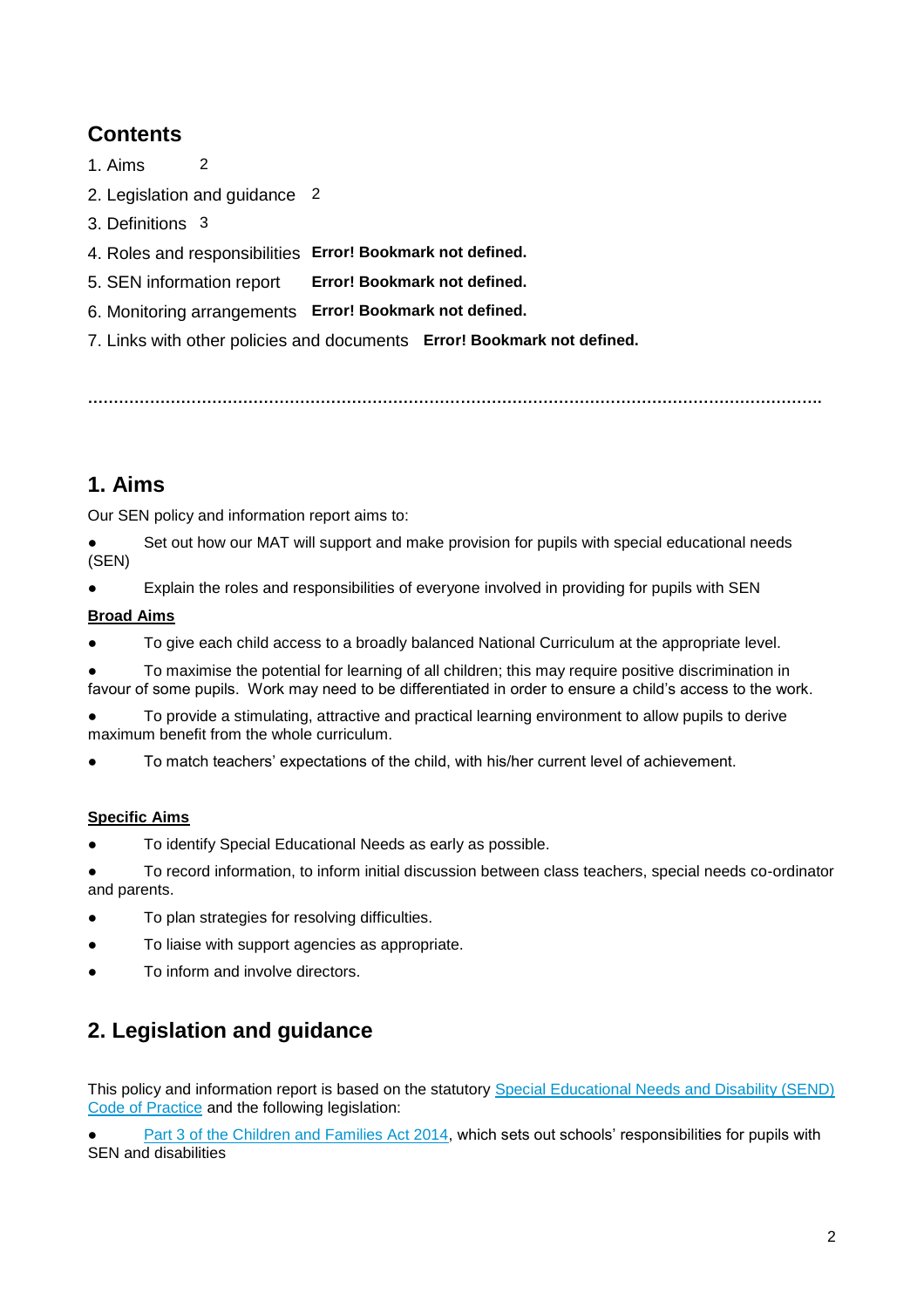[The Special Educational Needs and Disability Regulations 2014,](http://www.legislation.gov.uk/uksi/2014/1530/contents/made) which set out schools' responsibilities for education, health and care (EHC) plans, SEN co-ordinators (SENCOs) and the SEN information report

# **3. Definitions**

A pupil has SEN if they have a learning difficulty or disability which calls for special educational provision to be made for them.

They have a learning difficulty or disability if they have:

A significantly greater difficulty in learning than the majority of others of the same age, or

A disability which prevents or hinders them from making use of facilities of a kind generally provided for others of the same age in mainstream schools

Special educational provision is educational or training provision that is additional to, or different from, that made generally for other children or young people of the same age by mainstream schools.

# **4. Roles and responsibilities**

### **4.1 The SENCO**

The MAT SENCO is Ms Emma Bowring [e.bowring@tssmat.staffs.sch.uk](mailto:e.bowring@tssmat.staffs.sch.uk) 

The SENCO will:

● Work with the headteacher, SEN School Champions and SEN director to determine the strategic development of the SEN policy and provision in the school

Have day-to-day responsibility for the operation of this SEN policy and the co-ordination of specific provision made to support individual pupils with SEN, including those who have EHC plans

Have an overview of SEN within all schools and liaise directly with the SEN Champions in each school for the day to day SEN provision and communication with parents.

● Provide professional guidance to colleagues and work with staff, parents, and other agencies to ensure that pupils with SEN receive appropriate support and high quality teaching

Advise on the graduated approach to providing SEN support

Advise on the deployment of the school's delegated budget and other resources to meet pupils' needs effectively

Be the point of contact for external agencies, especially the local authority and its support services

Liaise with potential next providers of education to ensure pupils and their parents are informed about options and a smooth transition is planned

● Work with the CEO, Headteachers and board of directors to ensure that the Academy and individual schools meet their responsibilities under the Equality Act 2010 with regard to reasonable adjustments and access arrangements

- Ensure the school keeps the records of all pupils with SEN up to date
- Delegate school specific tasks to the individual School SEN champion member of staff
- Make all referrals for outside agency support
- Keep the school SEN website sections up to date

### **4.2 The SEN Director**

The SEN director Mrs M Havelock-Crozier will:

Help to raise awareness of SEN issues at directors meetings

Monitor the quality and effectiveness of SEN and disability provision within the school and update the board of directors on this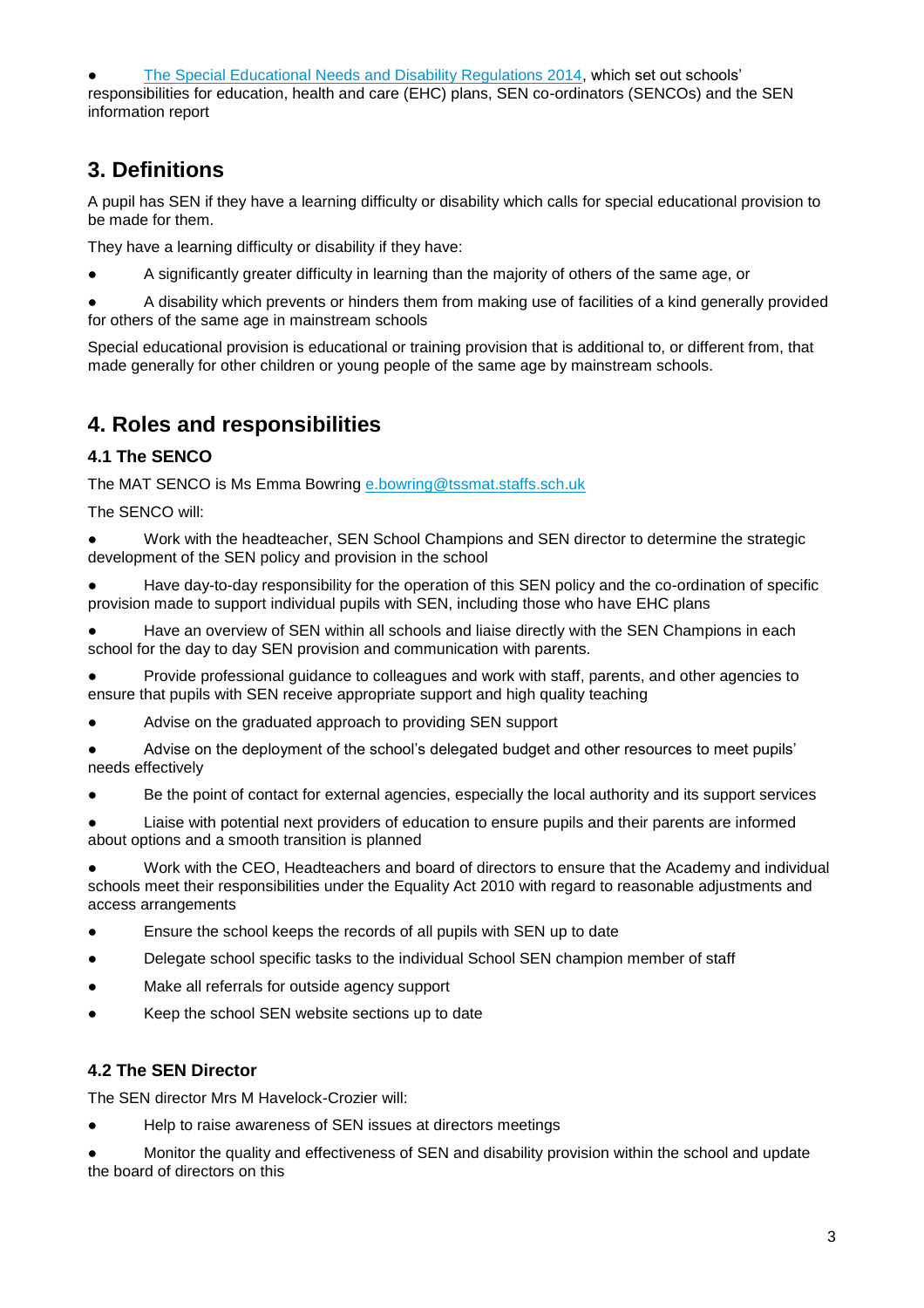Work with the headteachers and SENCO to determine the strategic development of the SEN policy and provision in the schools

### **4.3 The school headteacher**

The individual MAT school headteacher will:

● Work with the SENCO and SEN director to determine the strategic development of the SEN policy and provision in the school

Have overall responsibility for the provision and progress of learners with SEN and/or a disability within their school

#### **4.4 SEN Champions**

Each school will have a designated SEN champion who liaises with the SEN coordinator, they will:

- Work with the SEN coordinator to discuss provision for the SEN children within their setting.
- Be the school link between parents and the SEN coordinator
- Monitor school based paperwork such as Assess, Plan, DO, Review forms.
- Be the first point of contact for support for staff and parents within their school.

#### **4.5 Class teachers**

Each class teacher is responsible for:

- The progress and development of every pupil in their class
- Working closely with any teaching assistants or specialist staff to plan and assess the impact of support and interventions and how they can be linked to classroom teaching

Working with the SENCO to review each pupil's progress and development and decide on any changes to provision

Ensuring they follow this SEN policy

# **5. SEN information report**

#### **5.1 SEN that are provided for:**

Our school currently provides additional and/or different provision for a range of needs, including:

Communication and interaction, for example, autistic spectrum disorder, Asperger's Syndrome, speech and language difficulties

● Cognition and learning, for example, dyslexia, dyspraxia,

Social, emotional and mental health difficulties, for example, attention deficit hyperactivity disorder (ADHD),

Sensory and/or physical needs, for example, visual impairments, hearing impairments, processing difficulties, epilepsy

Moderate/severe/profound and multiple learning difficulties

#### **5.2 Identifying pupils with SEN and assessing their needs**

#### **Class Teachers** -

● Should notify the headteacher/SEN champion of concerns in pupil progress meetings or at their earliest concern

Build up a bank of evidence and knowledge  $-$  e.g assessment levels, behaviour logs, classroom/playground observations.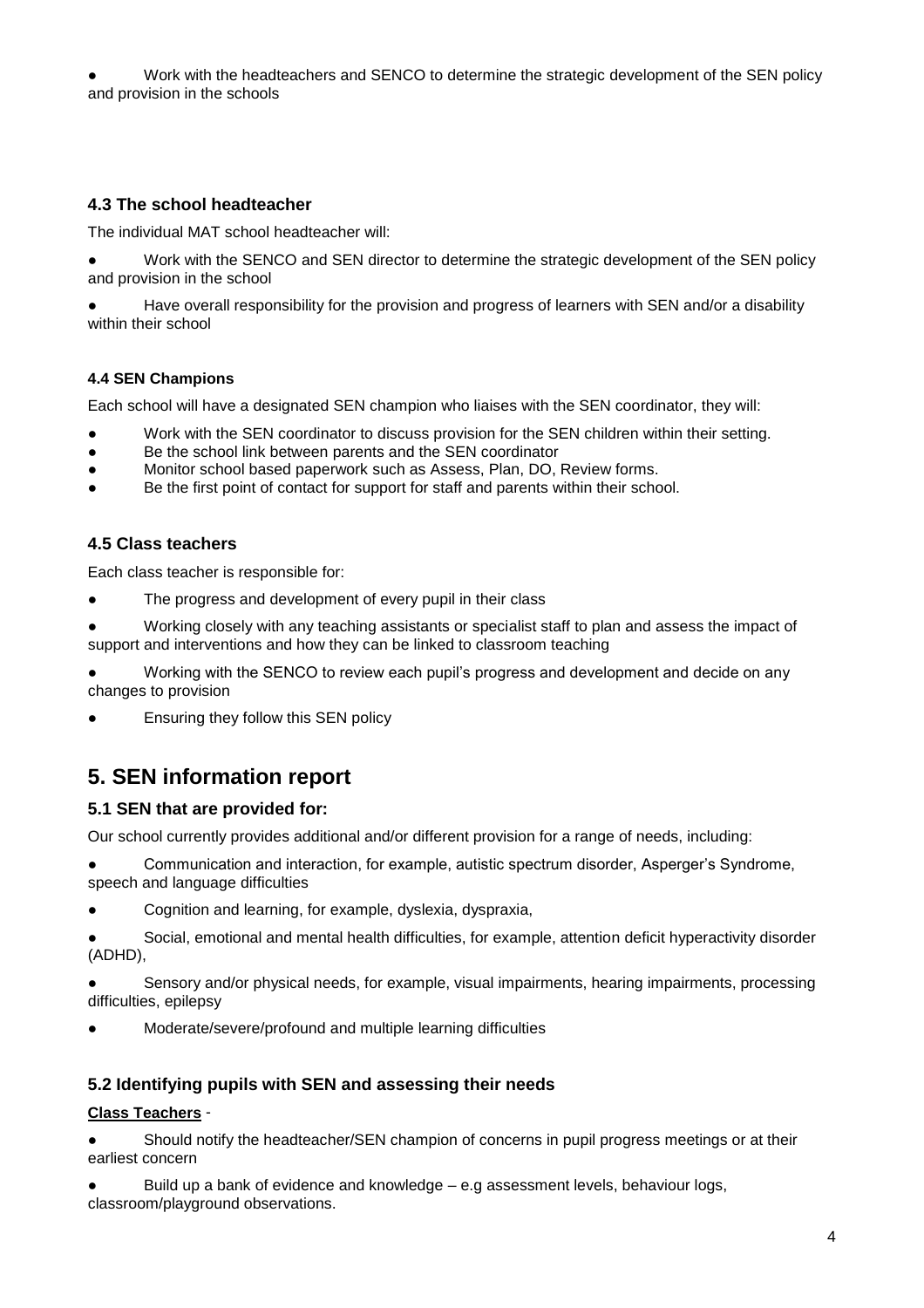- Class teachers will have two SEN clinics per year with the SENCO to:
- discuss any children that they are concerned about and are monitoring
- review progress for children already on the SEN register
- analyse the impact of current interventions and provision for the SEN children
- discuss professional development opportunities in areas linked to SEN
- discuss any other concerns linked to SEN

#### **SENCO**

Will liaise with the teacher and SEN champion in accordance with the findings of their SEN concerns and conduct observations of the child within the class and school setting.

If the teacher and the SENCO feel that the child needs more support than classroom differentiation can offer then a conversation/meeting will be had with parents as to whether the child should be placed on the school SEN register and if a Personal Support Plan would benefit the child as part of the Assess-Plan-Do-Review target setting process.

● If everyone is in agreement then the SENCO will place the child on the school SEN register in conjunction with written consent from the parents.

A school support programme of interventions will be looked at and monitored. If progress is still not made with this level of reasonable adjustment then outside agency support will be sought.

#### **5.3 Consulting and involving pupils and parents**

The school will make contact with individual parents immediately when they become concerned about a child. There will be an early discussion with the pupil and their parents when identifying whether they need special educational provision. These conversations will make sure that:

- Everyone develops a good understanding of the pupil's areas of strength and difficulty
- We take into account the parents' concerns
- Everyone understands the agreed outcomes sought for the child
- Everyone is clear on what the next steps are

Wherever possible, advice will be given to parents on supporting their child. This may involve following a specific programme of work e.g. shared reading, handwriting, spelling or by attending skills workshops, to help understand the child's disability and strategies for supporting them.

In addition to twice yearly SEN consultations, parents are welcomed into school to discuss concerns. New parents are made aware of special needs provision through the prospectus and initial school meetings. Information regarding the schools SEN process can be found on each school website.

#### **5.4 Assessing and reviewing pupils' progress towards outcomes**

Our Personal Support Plans follow the graduated approach and the four-part cycle of **assess, plan, do, review**.

The class teacher will work with the SENCO to carry out a clear analysis of the pupil's needs. This will draw on:

- The teacher's assessment and experience of the pupil
- Their previous progress and attainment and behaviour
- Other teachers' assessments, where relevant
- The individual's development in comparison to their peers and national data
- The views and experience of parents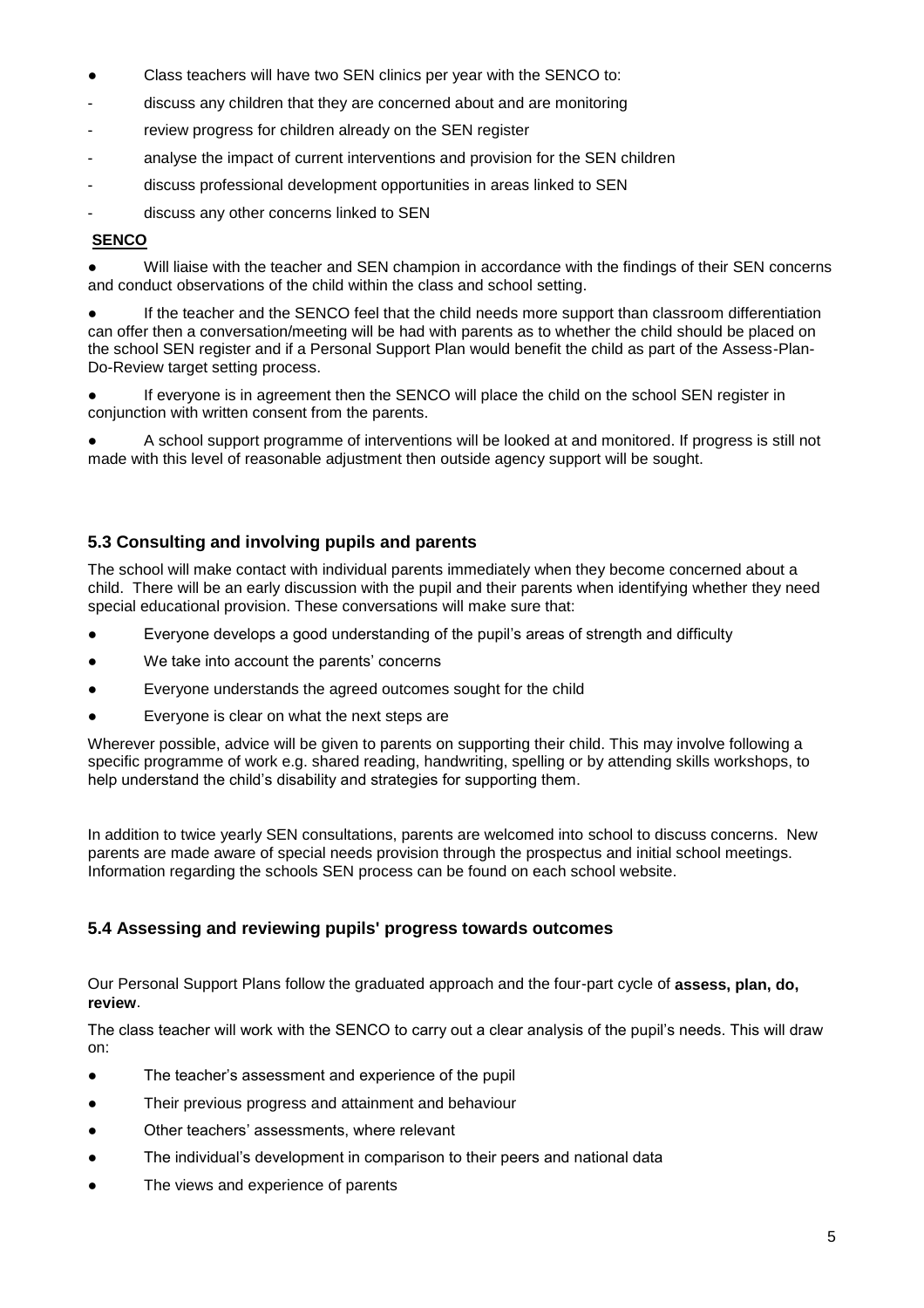- The pupil's own views
- Advice from external support services, if relevant
- Assessment data from SEN baseline testing

The assessment will be reviewed regularly.

All teachers and support staff who work with the pupil will be made aware of their needs, the outcomes sought, the support provided, and any teaching strategies or approaches that are required. We will regularly review the effectiveness of the support and interventions and their impact on the pupil's progress.

#### **Baseline and review assessments**

Initial baseline assessments to support extra intervention and Personal Support Plans for children on the SEN register will be carried out by the SENCO and/or specialist trained SEN Support staff and reviewed every 6 months.

Combined with the usual school assessment scores, the baseline assessment standardised scores will be analysed and, alongside teacher judgement and parental agreement, children who have standardised scores in 2 or more areas falling below 89 will be placed on the school SEN register and will receive a reader for support in school assessments.

| <b>Standardised Score (Range)</b> | Descriptive level    | <b>School Action</b>                 |  |
|-----------------------------------|----------------------|--------------------------------------|--|
| 131 or More                       | Well above average   |                                      |  |
| 116-130                           | Above average        |                                      |  |
| 111-115                           | <b>High Average</b>  |                                      |  |
| $90 - 110$                        | Mid average          | Intervention                         |  |
| 85-89                             | Low average          | Intervention - Take off SEN register |  |
| 70-84                             | <b>Below average</b> | Intervention + put on SEN register   |  |
| 69 or less                        | Well below average   | <b>EHCP</b> application              |  |

#### **5.5 Supporting pupils during transitional phases**

We will share information with the school or other setting the pupil is moving to. We will agree with parents and pupils which information will be shared as part of this.

#### Please see our [Privacy Policy](https://www.tssmat.staffs.sch.uk/privacy-policy)

Liaison with all catchment high schools is well established. Exchange of information about pupils on transfer to secondary schools is done verbally and through passing on of detailed records. Physical meetings are held where deemed necessary.

Where possible additional transition intervention is put in place to support children through this stage in their education dependent on the transitional schools policy this could be: extra visits (in school and out of school hours), extra lessons over the summer term, a support/dedicated member of staff for the children to go to whilst at high school for any problems.

#### **5.6 Our approach to teaching pupils with SEN**

Teachers are responsible and accountable for the progress and development of all the pupils in their class.

High quality teaching is our first step in responding to pupils who have SEN. This will be differentiated for individual pupils.

Throughout the MAT children can work in mixed ability or single age classes. Where possible the class teachers receive TA support for small groups or individuals on a needs basis. Extra support for a children can be in any of the following ways:

Reasonable adjustments made by the class teacher in order to support the child's ability to access the curriculum. E.g. word mats, brain breaks, ICT use, pre-topic teaching, and focused sessions for target areas within a lesson.

1:1 or small group withdrawal intervention support, targeting specific areas of need, usually for 20-30 minutes, 3-5 times per week, per target area.

Support within the classroom for small groups or 1:1 development.

Physical support – physiotherapy, Speech and Language Therapy and/or occupational health school designed programmes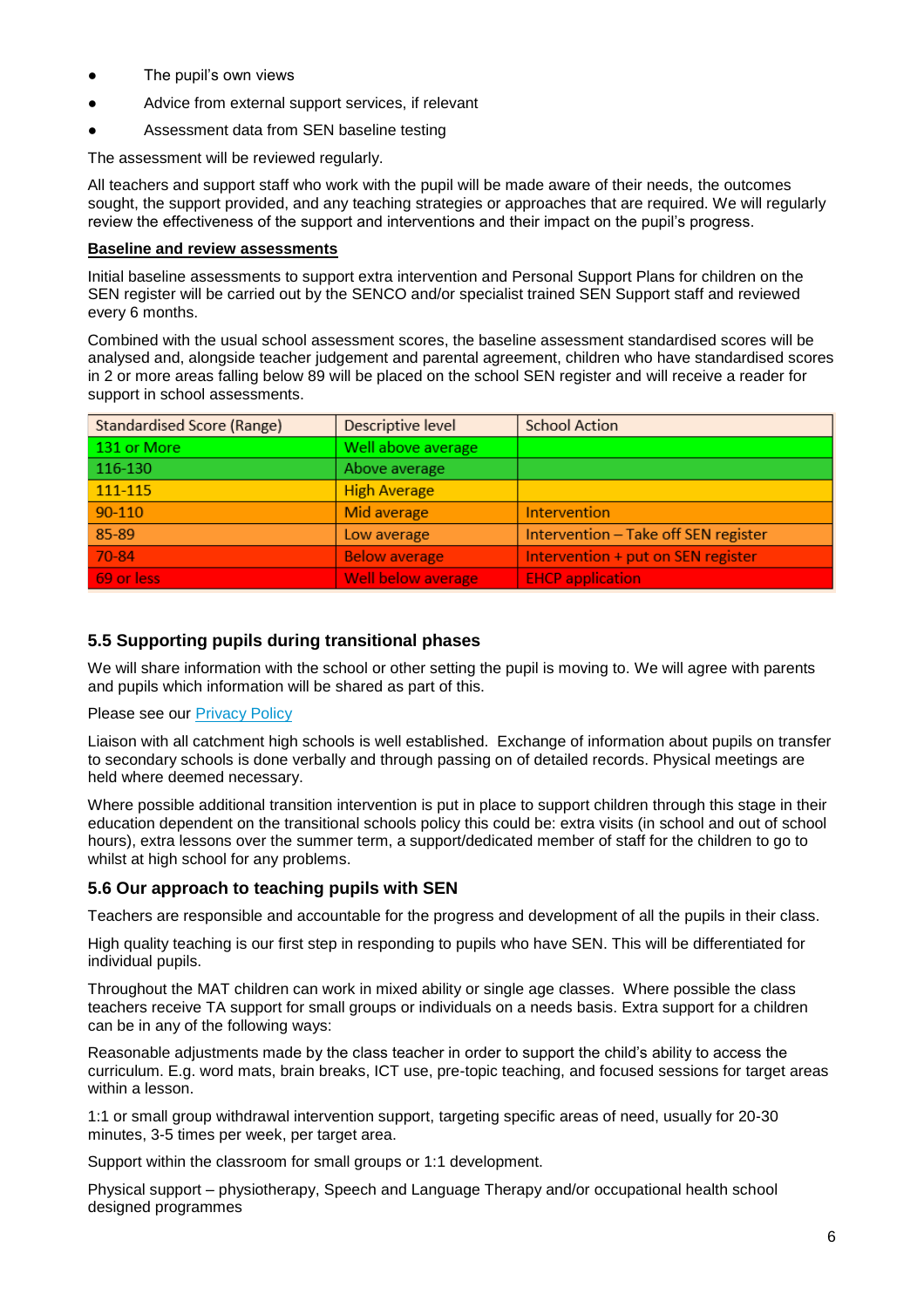Some TA's have been specifically trained in different areas of intervention to provide specialist support programmes for the children.

Access to a balanced and broadly based curriculum is assured by differentiation of tasks wherever possible and no child is taken out for a substantial amount of time in one block.

A pupil with an Education Health and Care (EHC) Plan, will be monitored to ensure that needs are being met within the school setting. There will be an annual review to discuss progress, suitability of the establishment in order to meet the needs of the child and targets for the next academic year.

A child with a particularly high level of ability will be given suitably differentiated work, and extension material will be planned for him or her in order to ensure that he or she is challenged and stimulated. When appropriate, contact with the High School will be established and additional work, including appropriate books and materials, will be obtained. In particular instances, parents may be asked if they wish to consider applying for early transfer to secondary school.

#### **Full Dyslexia Friendly Status**

In every school there are a significant number of pupils with dyslexic tendencies who need not only literacy programmes to improve their skills, but also a dyslexia friendly environment in which to gain confidence and develop their abilities. The skills and strategies which dyslexic children/children with dyslexic tendencies need in order to learn can be taught. Strategies that are good for dyslexic learners are good for everyone.

A whole school approach underpins success for pupils with dyslexia.

We make provision for dyslexic pupils on the SEN register and provide programmes of support where necessary. Many strategies which are already in place, precision teaching, effective learning, formative assessment, cursive handwriting are ways in which we are helping to develop dyslexic learners and make our schools dyslexia friendly.

The aim of the school is to continue this good practice and, as part of a continuing programme of staff development, offer further advice about how to achieve a dyslexia friendly learning environment.

Across The Small Schools Multi Academy Trust we hold Full Dyslexia Friendly Status.

#### **Dyslexia friendly statement**

Being an effective school and being dyslexia friendly are two sides of the same coin. Effective schools enjoy strong leadership, value staff development and pay close attention to the quality of teaching and learning. These are schools in which all pupils are important, regardless of ability or difficulty. Crucially, more children are successful when taught using dyslexia friendly teaching methods – and while dyslexia friendly techniques can be successfully applied to children who are not dyslexic, this does not work the other way round. (Taken from Achieving Dyslexia Friendly Schools Publication).

In order to meet the needs of all our pupils within our Multi Academy Trust (MAT), we are actively working to retain our 'Dyslexia Friendly School Status' for all schools within the Trust, first gained for all schools in 2016. We believe that this will not only continue to benefit our pupils with dyslexia, but also have a significant impact upon other pupils whose Literacy skills are not appropriate for their age.

#### What is Dyslexia?

According to the Dyslexia institute, dyslexia can be defined as: '… a combination of abilities and difficulties which affect the learning process in reading, writing, spelling and sometimes numeracy.'

Children with dyslexia frequently have weaknesses in short term memory, sequencing and processing information – skills everyone needs to learn effectively in a busy classroom. What may start as a learning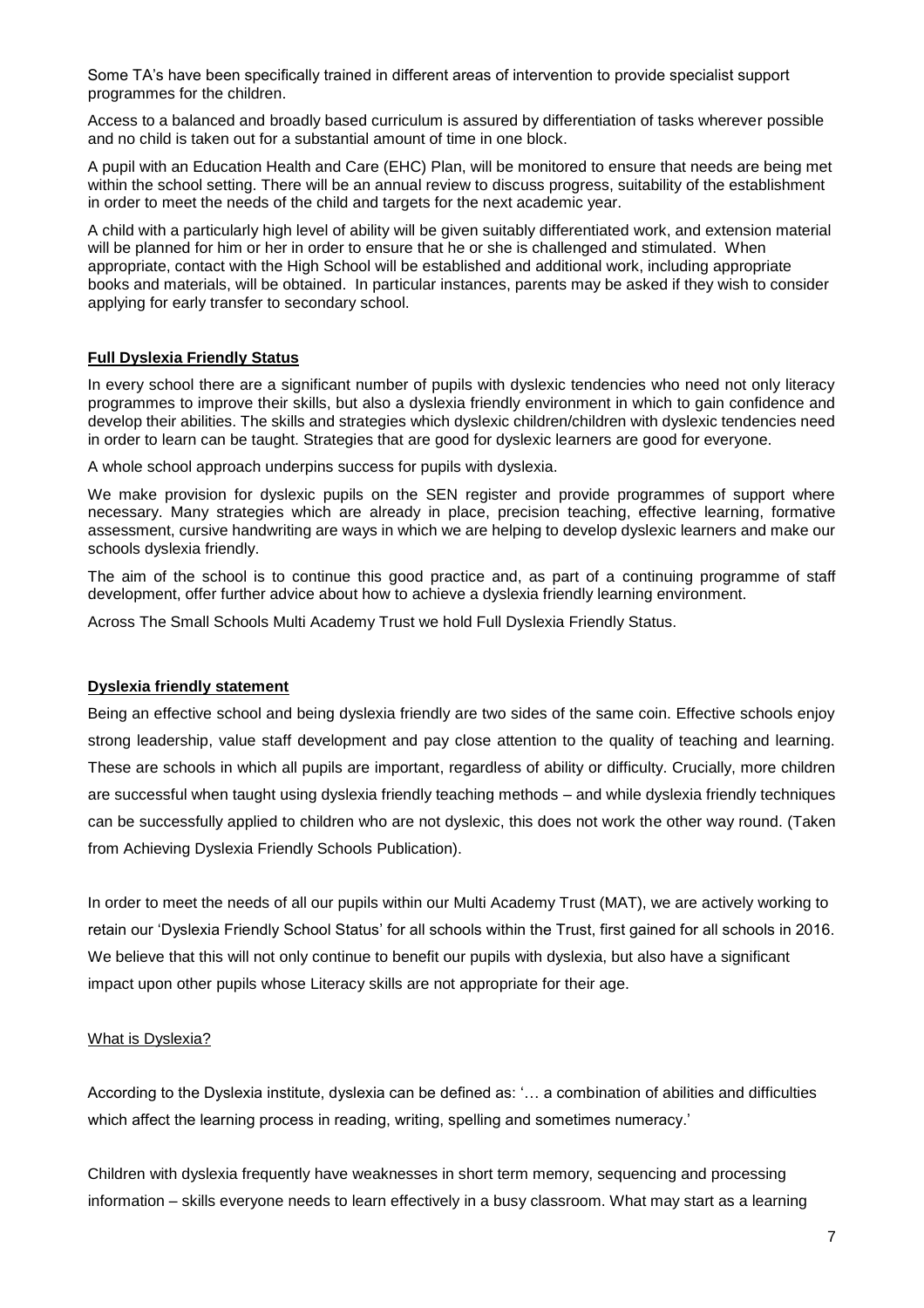difference quickly becomes a learning difficulty if dyslexia goes unrecognised and the teaching is inappropriate.

However, if those with milder forms of dyslexia are identified early and given the opportunity to learn the way they learn best, they may cease to have special educational needs. The skills and strategies which dyslexic children need in order to learn can be taught, and what is good for the dyslexic learner is good for everyone.

### Aims of all staff are to promote:

- good inclusive practices, matching teaching to the way the children learn
- the support of children with mild to moderate learning difficulties without SEN provision
- minimal frustration and less behaviour problems,
- confident parents and children

#### Assessment and intervention

All teachers have responsibility for dyslexic children. Early identification of children's difficulties, whilst highlighting their strengths and enabling an appropriate intervention programme to be developed in consultation with SENCo, is paramount to the progression of children within the Academy. However, by making having Dyslexia Friendly classroom and teaching styles the needs of more children, including those with and without SEN, are met. Early intervention is essential to offset a pattern of failure, low self esteem and declining motivation.

All staff have access to the following resources specific to identifying and supporting children on the Dyslexia spectrum

- Dyslexia Indicator checklists:
- Quick dyslexia checklist
- **Dyslexia Indicator for Parents**
- **Dyslexia Indicator for teachers**

#### Dyslexia Friendly Classrooms

Throughout the Small Schools Multi Academy Trust, we recognise the importance of the working environment for children with Dyslexia. They may already be having difficulties with listening, hearing, looking, sitting still, concentrating, writing and finding things they will need. If their classroom environment works against them, no matter how hard they try, they will not succeed. Therefore classrooms:

● Are arranged so that the dyslexic child can sit near the front and have eye contact with the teacher.

● Have, where possible, children with dyslexia sitting alongside well motivated children or a study buddy.

- Are organised so that distractions are kept to a minimum,
- Are equipped with clearly marked and neatly arranged resources

Have Interactive whiteboards which are set to an off white coloured background with a text colour which doesn't contrast too greatly.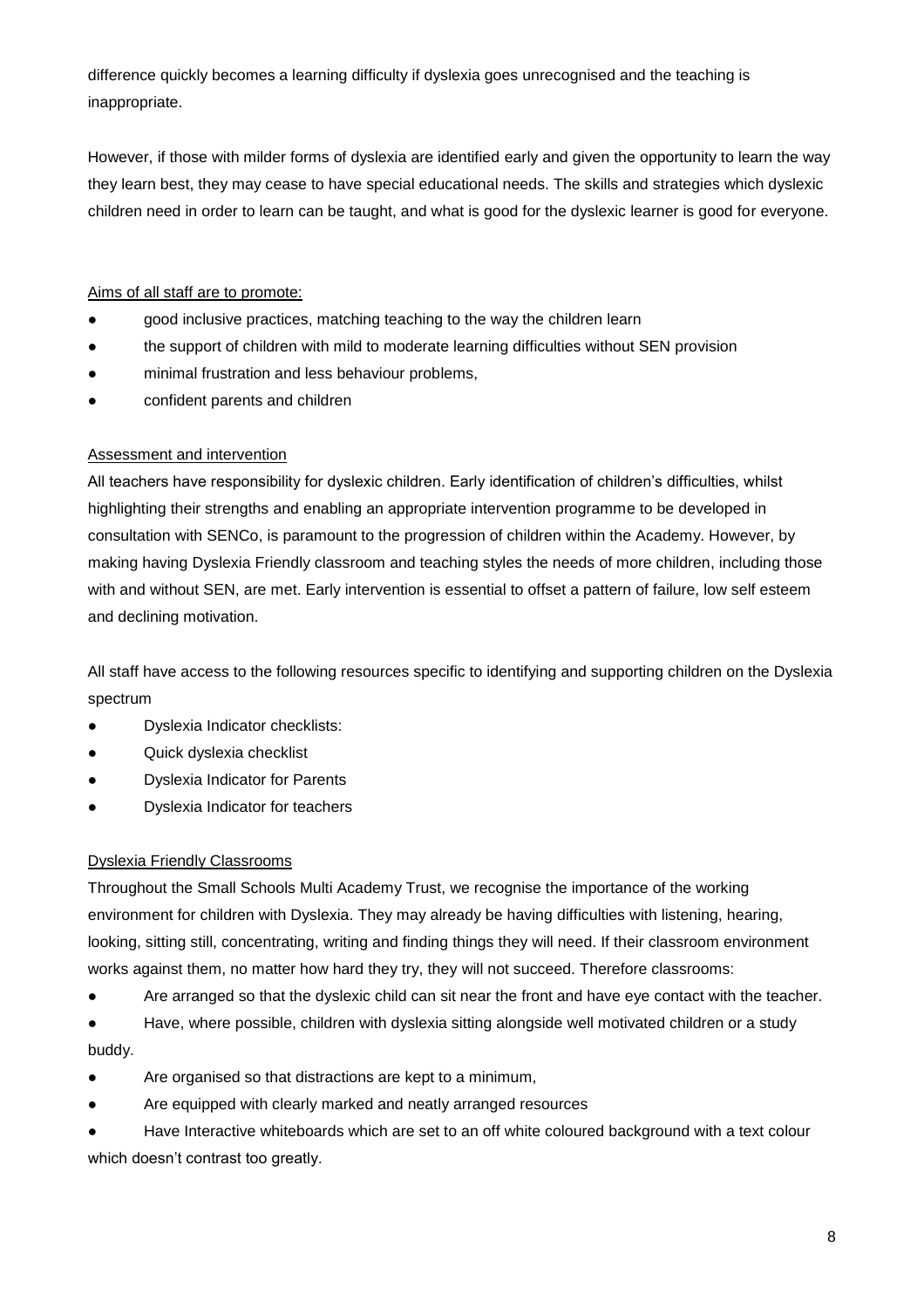Allow all children to access support materials to promote self-help skills, e.g. key word mats, place value mats, HFW lists, punctuation pyramids.

Have resources available for pupils with dyslexia to record their ideas without endless writing e.g. ipad voice recording, cameras, laptops for typing.

### Teaching Strategies

Everyone has an individual learning style. Dyslexic children seem to process information differently. Understanding how they learn best, and being flexible enough to adapt teaching approaches are vital factors in enabling dyslexic children to learn effectively in the classroom. Therefore within the MAT, we employ the following teaching strategies supportive of dyslexic children:

Make expectations high for intellectual stimulation, but reasonable for written responses

● Be prepared to explain things many times in a variety of ways, individually if necessary

● When looking at a child's work, we try to understand the reason for their mistakes and give them a

chance to explain their difficulties. Target marking is personalised and specific to the child's individual needs.

- Ensure that written materials are accessible
- Ensure that work is scaffolded and differentiated to allow all children a sense of achievement.

● Be slow, and deliberate when giving instructions, allowing time for the meaning of the words to be absorbed and questions asked by the children.

● Where possible, we use multisensory methods of learning, including over learning – intervention methods are used to support classroom learning.

● Use visual prompts and mnemonics

● Enable dyslexic children to show their interest, knowledge and skills, despite their difficulties with writing

● Give guidance about how to tackle tasks systematically – flow charts, mind maps, grids, bullet points, paragraph starts, writing frames

- Watch out for signs of tiredness and fatigue
- Watch out for signs of falling confidence and self-esteem

Additionally, we employ the following dyslexia friendly methods to help dyslexic children with reading and writing:

- $\triangleright$  Presenting new words in small batches
- $\triangleright$  Cursive handwriting starting from the line
- $\triangleright$  Use of ICT when appropriate

 $\triangleright$  Check that children are keeping up, and not just sitting passively during shared reading and writing activities

⮚ Provide alternative forms of recording

 $\triangleright$  Use a structured phonic programme – initially Jolly Phonics sounds and actions then letters and sounds scheme of work.

#### Partnership with parents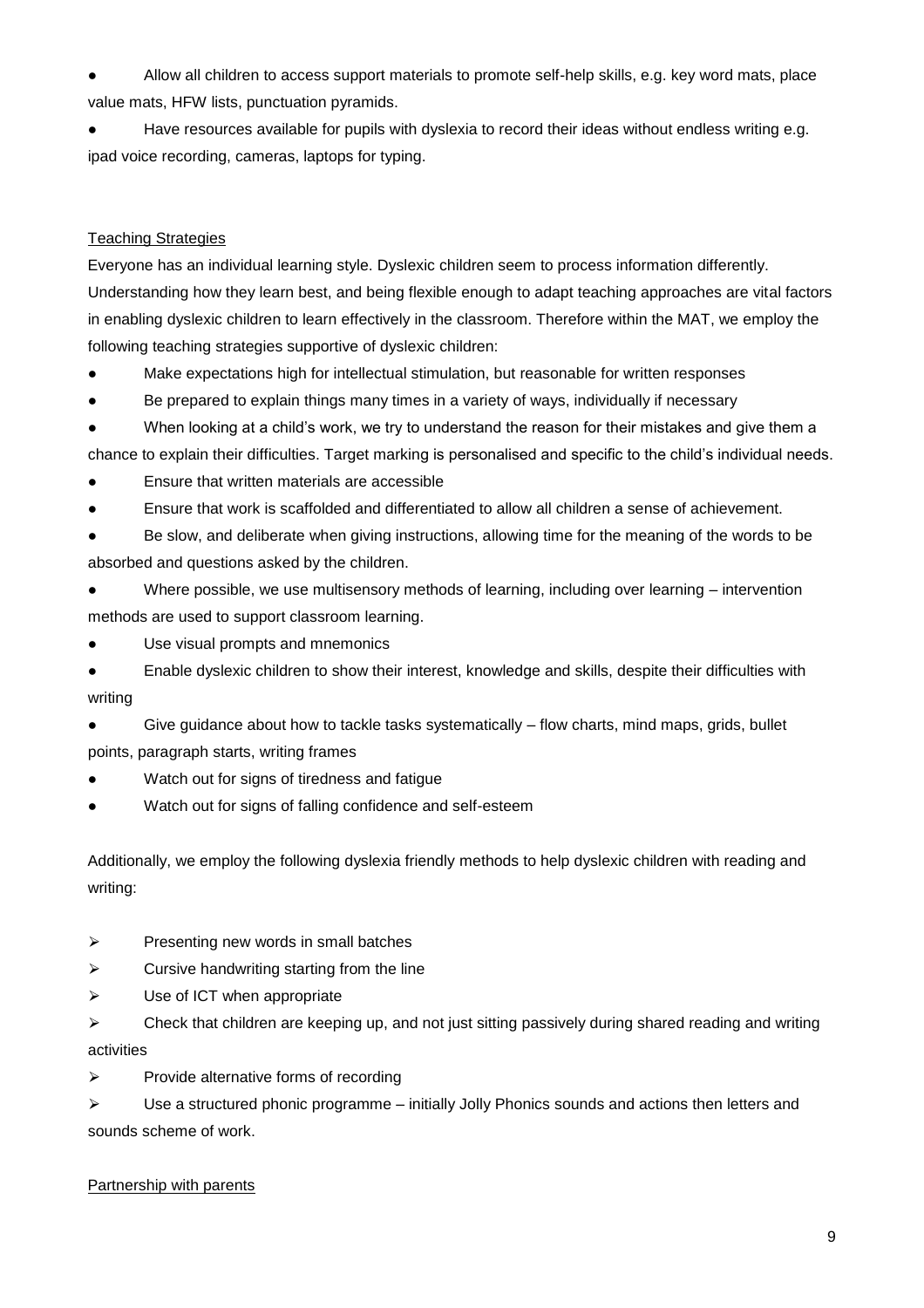We acknowledge that maximum participation by parents/carers is essential in engendering positive attitudes to dyslexic learners. We will help to allay parent's fears for their child's education by understanding their concerns and pursuing strategies to help. Concerns identified by the school will be discussed with the parents at the outset. Parents are kept up to date about Parent Partnership initiatives through post and the display board.

#### **Emotional and Social Development**

The MAT offers:

- An extensive PSHE curriculum which covers a wide range of social and emotional awareness opportunities **PSHE Policy**
- 1:1 sessions with the SENCO can be used to develop and explore more complex areas of SEMH and behavioural needs.
- Nurture groups
- Forest School
- School Councils
- Emotional Literacy Support (St Mary's based)

Assembly themes based on core values, such as friendship, self-wellbeing, being happy, what to do when you have worries etc

### **5.7 Evaluating the effectiveness of SEN provision**

We evaluate the effectiveness of provision for pupils with SEN by:

- Reviewing pupils' Personal Support Plan progress each term with parents and pupils.
- Reviewing the impact of interventions against their baseline.
- Using pupil questionnaires
- Monitoring of provision for children with SEN by the SENCO e.g access to learning in lessons, quality of intervention.
- Using assessment cycle data points to measure progress
- Holding annual reviews for pupils with statements of SEN or EHC plans

#### **5.8 Enabling pupils with SEN to engage in activities available to those in the school who do not have SEN**

All of our extra-curricular activities and school visits are available to all our pupils, including our before-and after-school clubs.

All pupils are encouraged to go on our residential trip(s) e.g Whitmore Lakes and Kingswood.

All pupils are encouraged to take part in sports day/school plays/special workshops etc

No pupil is ever excluded from taking part in these activities because of their SEN or disability.

Please see the following policies for more information:

- **[TSSMAT Equality Policy](https://www.tssmat.staffs.sch.uk/admin/ckfinder/userfiles/files/Equality%20Policy(2).pdf)**
- **[Admissions Policy](http://www.tssmat.staffs.sch.uk/admissions)**
- **[TSSMAT Inclusion Policy](https://www.tssmat.staffs.sch.uk/admin/ckfinder/userfiles/files/Inclusion%20Policy.doc) TSSMAT Inclusion Policy**

#### **5.9 Working with other agencies**

When school intervention programmes alone are not enough to support the individual, the MAT SENCO will discuss with parents the possibility of outside agency support.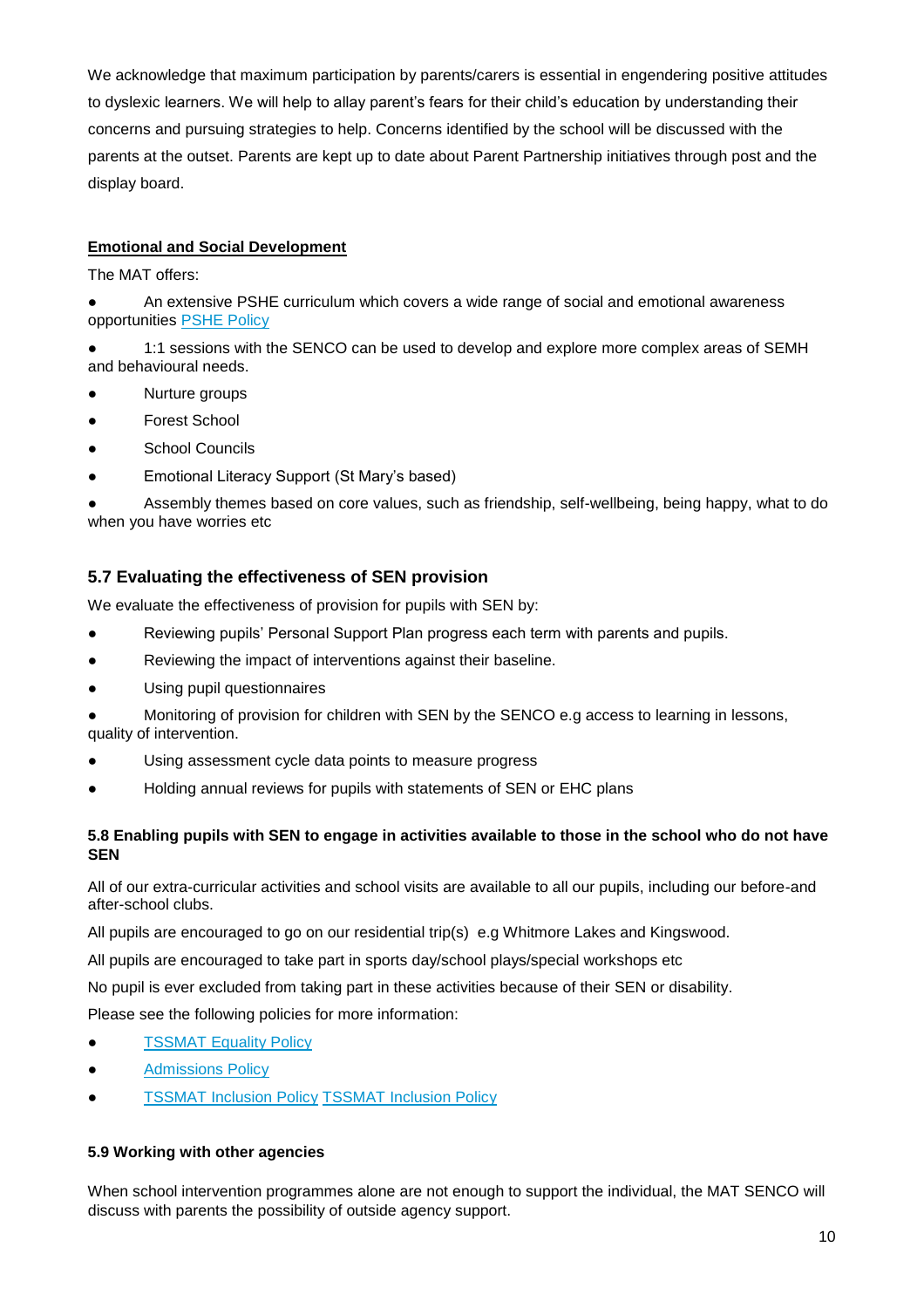The school has access to a range of outside agencies to support academic learning needs, physical disability, hearing impairments, visual impairments, behaviour, social and emotional problems and family and parental support.

The MAT SENCO attends district SEN and Inclusion Hub meetings each half term to discuss the needs of pupils who are not making progress with school support alone. Many different professionals are at these meetings offering support and guidance. This is the first step towards putting together and EHCP request if deemed necessary by the district hub.

The school is also able to request referrals to Speech and Language specialists, school nurses, occupational therapists, Midlands Psychology and CAMHS (child and adolescent mental health) teams.

#### **5.10 Complaints about SEN provision**

Complaints about SEN provision in our school should be made to the SENCO in the first instance. They will then be referred to the school's complaints policy.

#### [Complaints Policy](https://www.tssmat.staffs.sch.uk/admin/ckfinder/userfiles/files/Complaints%20Policy.pdf)

The parents of pupils with disabilities have the right to make disability discrimination claims to the first-tier SEND tribunal if they believe that our school has discriminated against their children. They can make a claim about alleged discrimination regarding:

- **Exclusions**
- Provision of education and associated services
- Making reasonable adjustments, including the provision of auxiliary aids and services

#### **5.11 Contact details of support services for parents of pupils with SEN**

The local authority local offer and a directory of support services can be found on the Staffordshire Connects website.

[www.staffordshireconnects.info/kb5/staffordshire/directory/home.page](http://www.staffordshireconnects.info/kb5/staffordshire/directory/home.page)

# **6. Monitoring arrangements**

This policy and information report will be reviewed by Mrs Charlene Gethin (CEO) and Mrs Emma Bowring (SENCO) **every year**. It will also be updated if any changes to the information are made during the year.

It will be approved by the Board of Directors.

## **7. Links with other policies and documents**

Other policies and documents linked to areas of SEN not already stated in the report can be found via the following links:

- [Accessibility Action Plan](https://www.tssmat.staffs.sch.uk/admin/ckfinder/userfiles/files/TSSMAT%20DDA%20Policy%202015%20-%202018%20V1.doc)
- [Dyslexia Friendly Statement](https://www.tssmat.staffs.sch.uk/admin/ckfinder/userfiles/files/Dyslexia%20Friendly%20Statement.pdf)
- **[Behaviour](https://8603440.sharepoint.com/:f:/g/policies/Emwtle6nTVVMgxVDQwZK1KIBFFDUmxbCirgL1xGPgPEoSw?e=AKyNjz)**
- [Asthma Policy](https://www.tssmat.staffs.sch.uk/admin/ckfinder/userfiles/files/Asthma%20Policy.pdf)
- [Attendance Policy](https://www.tssmat.staffs.sch.uk/admin/ckfinder/userfiles/files/Attendance%20Policy.pdf)
- [Supporting Children with Long Term Medical Needs Policy](https://www.tssmat.staffs.sch.uk/admin/ckfinder/userfiles/files/Supporting%20Pupils%20with%20Medical%20Conditions%20Policy.pdf)
- **[Liaison and Transition Policy](https://www.tssmat.staffs.sch.uk/admin/ckfinder/userfiles/files/Liaison%20%26%20Transition%20Policy.pdf)**
- **•** [Behaviour Policy](https://www.tssmat.staffs.sch.uk/admin/ckfinder/userfiles/files/Behaviour%20Policy.pdf)